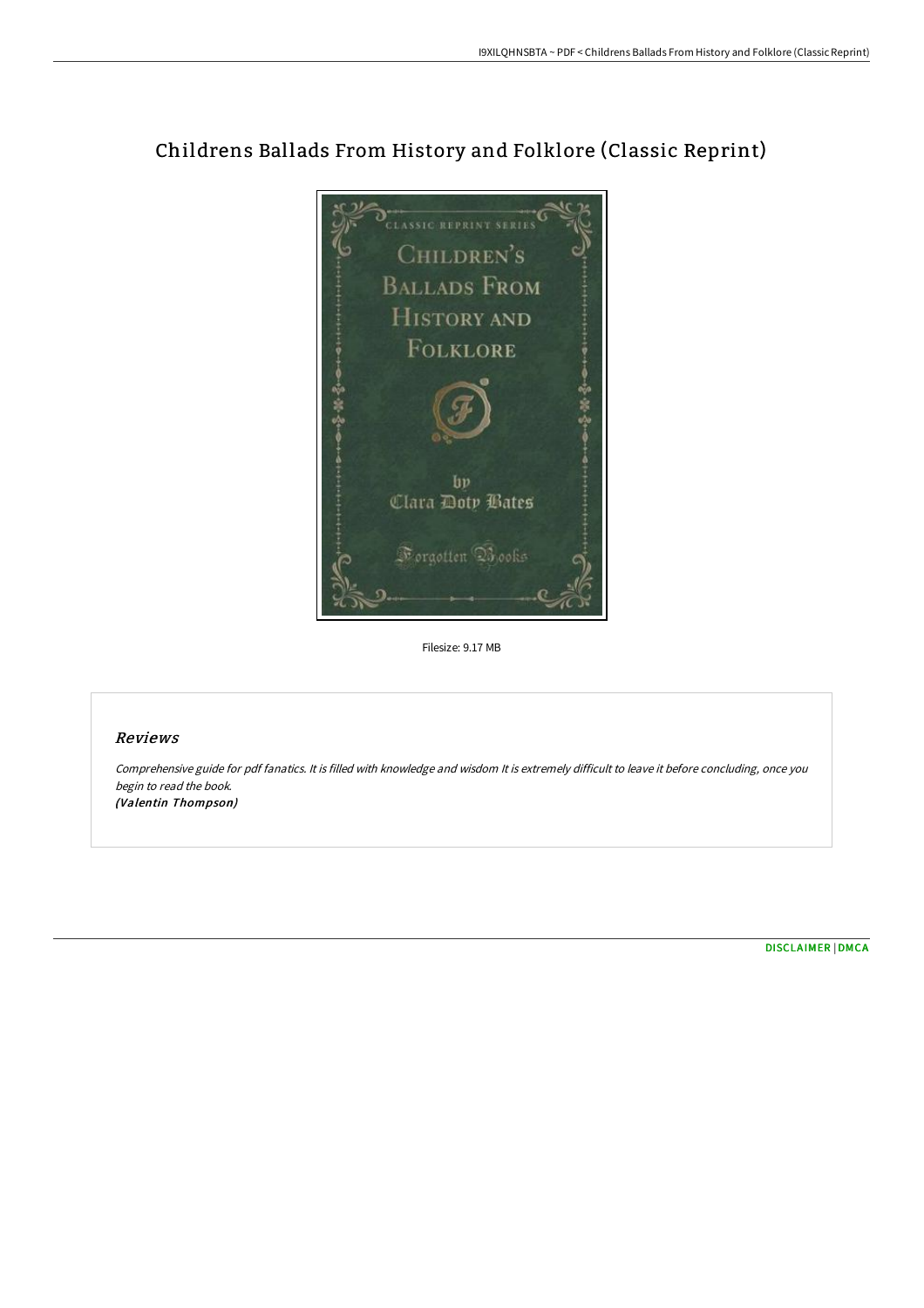## CHILDRENS BALLADS FROM HISTORY AND FOLKLORE (CLASSIC REPRINT)



To get Childrens Ballads From History and Folklore (Classic Reprint) eBook, remember to access the link under and download the ebook or gain access to other information which are related to CHILDRENS BALLADS FROM HISTORY AND FOLKLORE (CLASSIC REPRINT) book.

Forgotten Books. Paperback. Condition: New. This item is printed on demand. 82 pages. Dimensions: 9.0in. x 6.0in. x 0.2in.Excerpt from Childrens Ballads From History and FolkloreCockhorse Regiment. Proudly placed among her meadows, With the Pegnitz winding near, Proudest of all German cities -Nuremberg, without her peer. Nuremberg the free and mighty;Nuremberg, whose busy handGoeth, saith her ancient rhymster, Far and wide through every land. Vainly Waldsteins cannon thunderedGainst the city, tower-walled, Vainly hurled he his battalions, Vainly for surrender called. But her people died by thousandsIn the close beleaguered town, And her women prayed while swiftlyRan the tears their cheeks adown. O the horror! O the anguish!O the bitter, bitter cryOf the orphan and the widowIn that land of Germany!AFer thirty years of struggle. Thirty years of bloody strife, Cities sacked, and starving peoples, Nuremberg came back to life. About the PublisherForgotten Books publishes hundreds of thousands of rare and classic books. Find more at www. forgottenbooks. comThis book is a reproduction of an important historical work. Forgotten Books uses state-ofthe-art technology to digitally reconstruct the work, preserving the original format whilst repairing imperfections present in the aged copy. In rare cases, an imperfection in the original, such as a blemish or missing page, may be replicated in our edition. We do, however, repair the vast majority of imperfections successfully; any imperfections that remain are intentionally left to preserve the state of such historical works. This item ships from La Vergne,TN. Paperback.

Read [Childrens](http://digilib.live/childrens-ballads-from-history-and-folklore-clas.html) Ballads From History and Folklore (Classic Reprint) Online  $\rightarrow$ [Download](http://digilib.live/childrens-ballads-from-history-and-folklore-clas.html) PDF Childrens Ballads From History and Folklore (Classic Reprint)